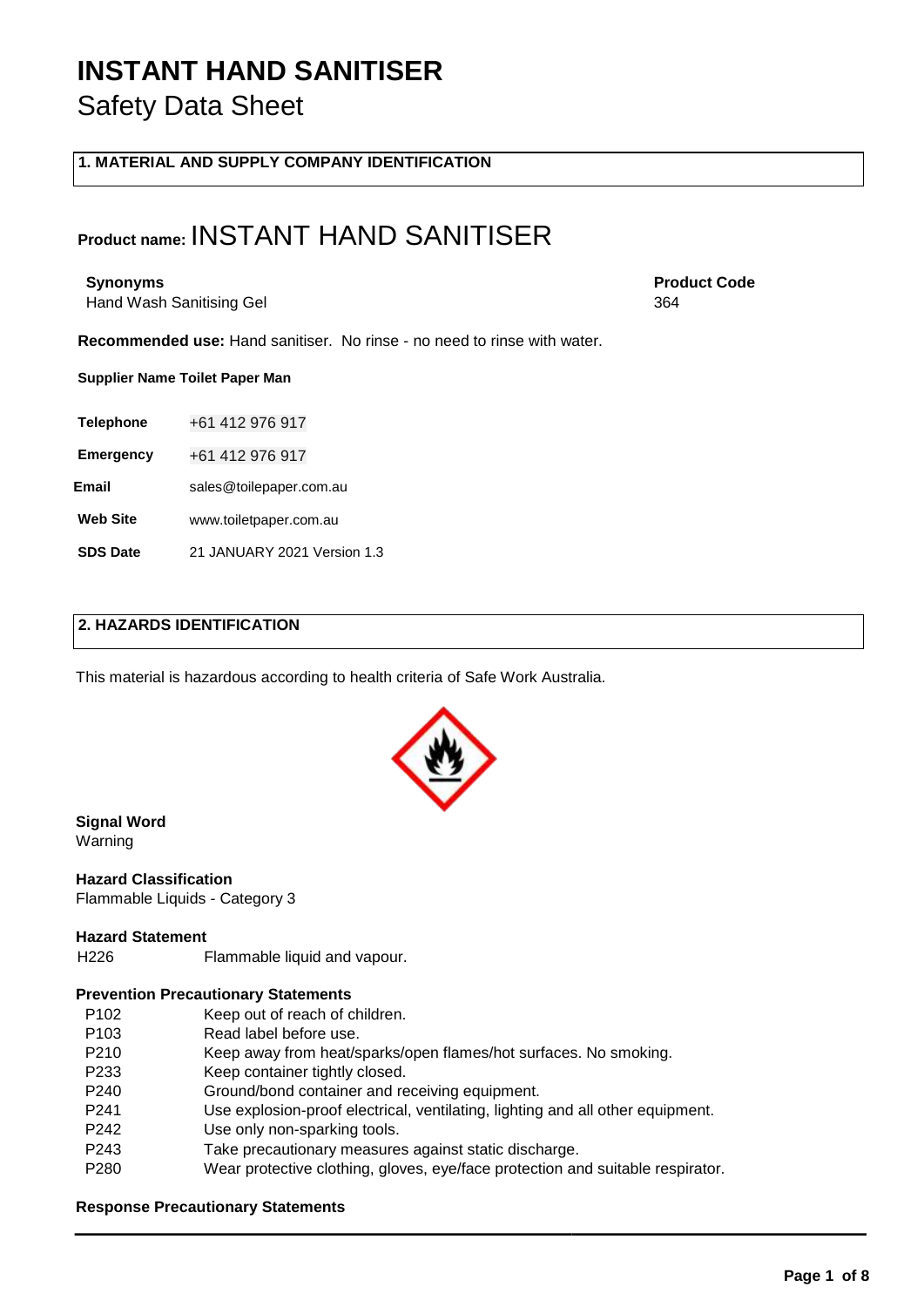### Safety Data Sheet

P101 **If medical advice is needed, have product container or label at hand.** 

P303+P361+P353 IF ON SKIN (or hair): Remove/Take off immediately all contaminated clothing. Rinse skin with water/shower.

P370+P378 In case of fire: Use water fog, alcohol resistant foam or dry agents for extinction.

#### **Storage Precautionary Statement**

P403+P235 Store in a well-ventilated place. Keep cool.

#### **Disposal Precautionary Statement**

P501 Dispose of contents/container in accordance with local, regional, national and international regulations.

**Poison Schedule:** Not Applicable

#### **DANGEROUS GOOD CLASSIFICATION**

Classified as Dangerous Goods by the criteria of the "Australian Code for the Transport of Dangerous Goods by Road & Rail" and the "New Zealand NZS5433: Transport of Dangerous Goods on Land".

#### **Dangerous Goods Class:** 3

# **3. COMPOSITION INFORMATION**

|                                            | CAS NO  | <b>PROPORTION</b> |
|--------------------------------------------|---------|-------------------|
| Ethanol                                    | 64-17-5 | 70.00 %           |
| Ingredients determined to be non-hazardous |         | <b>Balance</b>    |
|                                            |         | 100%              |

#### **4. FIRST AID MEASURES**

CHEMICAL ENTITY

If poisoning occurs, contact a doctor or Poisons Information Centre (Phone Australia 131 126, New Zealand 0800 764 766).

**Inhalation:** Remove victim from exposure - avoid becoming a casualty. Remove contaminated clothing and loosen remaining clothing. Allow patient to assume most comfortable position and keep warm. Keep at rest until fully recovered. Seek medical advice if effects persist.

**Skin Contact:** If skin irritation occurs, stop using product. Consult doctor if needed.

**Eye contact:** If in eyes wash out immediately with water. In all cases of eye contamination, it is a sensible precaution to seek medical advice.

**Ingestion:** Rinse mouth with water. If swallowed, do NOT induce vomiting. Give a glass of water to drink. Never give anything by the mouth to an unconscious patient. If vomiting occurs give further water. Seek medical advice IMMEDIATELY.

**Notes to physician:** Treat symptomatically.

#### **5. FIRE FIGHTING MEASURES**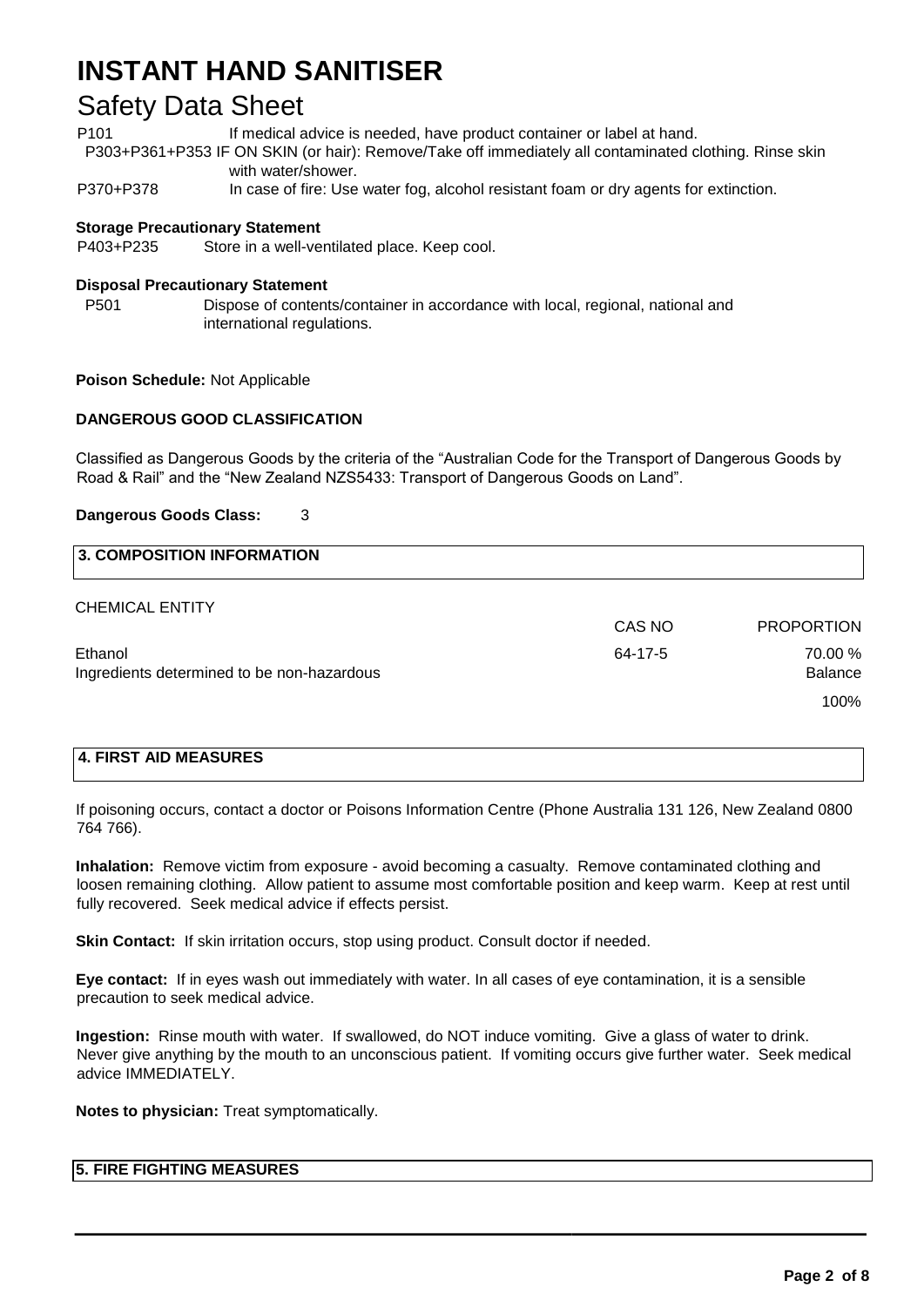### Safety Data Sheet

### **Hazchem Code:** •2Y

**Suitable extinguishing media:** If material is involved in a fire use water fog (or if unavailable fine water spray), alcohol resistant foam, dry agent (carbon dioxide, dry chemical powder).

**Specific hazards:** Flammable liquid and vapour. May form flammable vapour mixtures with air. Flameproof equipment necessary in area where this chemical is being used. Nearby equipment must be earthed. Electrical requirements for work area should be assessed according to AS3000. Vapour may travel a considerable distance to source of ignition and flash back. Avoid all ignition sources. All potential sources of ignition (open flames, pilot lights, furnaces, spark producing switches and electrical equipment etc) must be eliminated both in and near the work area. Do NOT smoke.

**Fire fighting further advice:** Heating can cause expansion or decomposition leading to violent rupture of containers. If safe to do so, remove containers from path of fire. Keep containers cool with water spray. On burning or decomposing may emit toxic fumes. Fire fighters to wear self-contained breathing apparatus and suitable protective clothing if risk of exposure to vapour or products of combustion or decomposition.

#### **6. ACCIDENTAL RELEASE MEASURES**

#### **SMALL SPILLS**

Wear protective equipment to prevent skin and eye contamination. Avoid inhalation of vapours or dust. Wipe up with absorbent (clean rag or paper towels). Collect and seal in properly labelled containers or drums for disposal.

#### **LARGE SPILLS**

If safe to do so, shut off all possible sources of ignition. Clear area of all unprotected personnel. Slippery when spilt. Avoid accidents, clean up immediately. Wear protective equipment to prevent skin and eye contamination and the inhalation of vapours. Work up wind or increase ventilation. Contain - prevent run off into drains and waterways. Use absorbent (soil, sand or other inert material). Use a spark-free shovel. Collect and seal in properly labelled containers or drums for disposal. If contamination of crops, sewers or waterways has occurred advise local emergency services.

#### **Dangerous Goods – Initial Emergency Response Guide No:** 14

#### **7. HANDLING AND STORAGE**

**Handling:** Avoid eye contact and repeated or prolonged skin contact. Avoid inhalation of vapour, mist or aerosols.

**Storage:** Store in a cool, dry, well-ventilated place and out of direct sunlight. Store away from foodstuffs. Store away from incompatible materials described in Section 10. Store away from sources of heat and/or ignition. Keep container standing upright. Keep containers closed when not in use - check regularly for leaks.

This material is classified as a Class 3 Flammable Liquid as per the criteria of the "Australian Code for the Transport of Dangerous Goods by Road & Rail" and/or the "New Zealand NZS5433: Transport of Dangerous Goods on Land" and must be stored in accordance with the relevant regulations.

#### **8. EXPOSURE CONTROLS / PERSONAL PROTECTION**

**National occupational exposure limits:** 

|                       |      | TWA STEL NOTICES |        | ppm mg/m3 ppm | mg/m3 |
|-----------------------|------|------------------|--------|---------------|-------|
| Ethyl alcohol 64-17-5 | 1000 | 1880             | $\sim$ |               |       |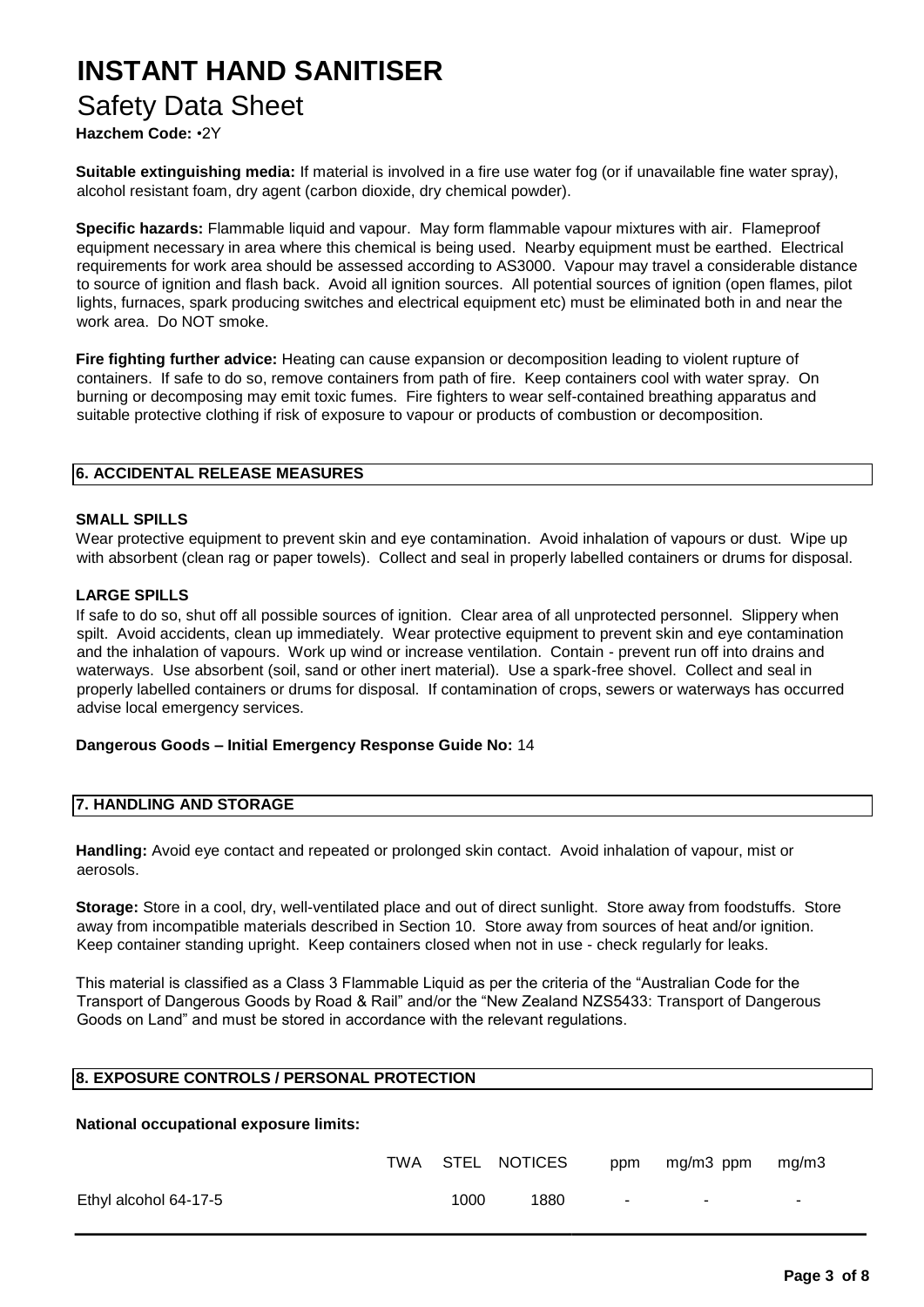As published by Safe Work Australia.

TWA - The time-weighted average airborne concentration over an eight-hour working day, for a five-day working week over an entire working life.

STEL (Short Term Exposure Limit) - the average airborne concentration over a 15-minute period which should not be exceeded at any time during a normal eight-hour workday.

These Exposure Standards are guides to be used in the control of occupational health hazards. All atmospheric contamination should be kept too as low a level as is workable. These exposure standards should not be used as fine dividing lines between safe and dangerous concentrations of chemicals. They are not a measure of relative toxicity.

If the directions for use on the product label are followed, exposure of individuals using the product should not exceed the above standard. The standard was created for workers who are routinely, potentially exposed during product manufacture.

**Biological Limit Values:** As per the "National Model Regulations for the Control of Workplace Hazardous Substances (Safe Work Australia)" the ingredients in this material do not have a Biological Limit Allocated.

**Engineering Measures:** Ensure ventilation is adequate to maintain air concentrations below Exposure Standards. Use only in well ventilated areas. Use with local exhaust ventilation or while wearing appropriate respirator.

#### **Personal Protection Equipment:** SAFETY GLASSES.

Wear safety shoes, overalls, gloves, safety glasses. Available information suggests that gloves made from nitrile rubber should be suitable for intermittent contact. However, due to variations in glove construction and local conditions, the user should make a final assessment. Always wash hands before smoking, eating, drinking or using the toilet. Wash contaminated clothing and other protective equipment before storing or re-using.

If risk of inhalation of exists, wear organic vapour/particulate respirator meeting the requirements of AS/NZS 1715 and AS/NZS 1716.

When handling individual retail packs, no personal protection equipment is required.

**Hygiene measures:** Keep away from food, drink and animal feeding stuffs. When using do not eat, drink or smoke. Wash hands prior to eating, drinking or smoking. Avoid contact with clothing. Avoid eye contact and repeated or prolonged skin contact. Avoid inhalation of vapour, mist or aerosols. Ensure that eyewash stations and safety showers are close to the workstation location.

#### **9. PHYSICAL AND CHEMICAL PROPERTIES**

| <b>Colour:</b><br><b>Light Blue</b><br>Odour:<br>Aloe vera<br>Solubility:<br>Specific Gravity (20 °C):<br>$0.86 - 0.88$<br><b>Relative Vapour Density (air=1):</b><br>>1<br>Vapour Pressure (20 °C):<br>N Av<br>Flash Point (°C):<br>18<br>Flammability Limits (%):<br>N Av<br>Autoignition Temperature (°C):<br>N Av<br>Melting Point/Range (°C):<br>N Av | <b>Base Units:</b><br>Form: | Litres<br>Viscous Liquid |                  |
|------------------------------------------------------------------------------------------------------------------------------------------------------------------------------------------------------------------------------------------------------------------------------------------------------------------------------------------------------------|-----------------------------|--------------------------|------------------|
|                                                                                                                                                                                                                                                                                                                                                            |                             |                          |                  |
|                                                                                                                                                                                                                                                                                                                                                            |                             |                          | Solube in water. |
|                                                                                                                                                                                                                                                                                                                                                            |                             |                          |                  |
|                                                                                                                                                                                                                                                                                                                                                            |                             |                          |                  |
|                                                                                                                                                                                                                                                                                                                                                            |                             |                          |                  |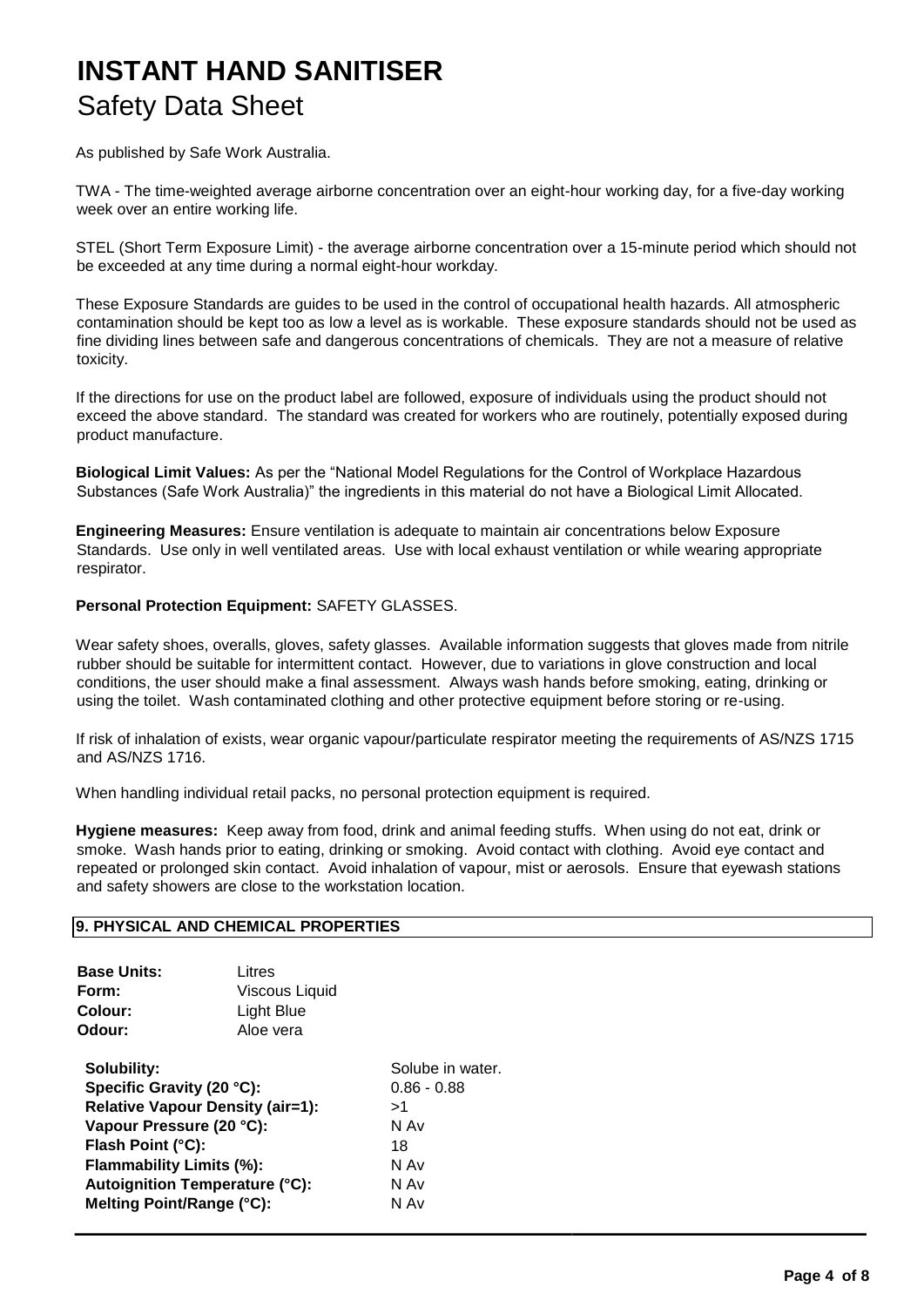### Safety Data Sheet

| <b>Boiling Point/Range (°C):</b> | >78         |
|----------------------------------|-------------|
| Decomposition Point (°C):        | N Av        |
| pH:                              | $5.5 - 8.0$ |
| <b>Viscosity:</b>                | N Av        |
| Total VOC (g/Litre):             | N Av        |

(Typical values only - consult specification sheet) N  $Av = Not available, N App = Not applicable$ 

#### **10. STABILITY AND REACTIVITY**

**Chemical stability:** This material is thermally stable when stored and used as directed.

**Conditions to avoid:** Elevated temperatures and sources of ignition.

**Incompatible materials:** Oxidising agents.

**Hazardous decomposition products:** Oxides of carbon and nitrogen, smoke and other toxic fumes.

**Hazardous reactions:** No known hazardous reactions.

#### **11. TOXICOLOGICAL INFORMATION**

No adverse health effects expected if the product is handled in accordance with this Safety Data Sheet and the product label. Symptoms or effects that may arise if the product is mishandled and overexposure occurs are:

#### **Acute Effects**

**Inhalation:** Material may be an irritant to mucous membranes and respiratory tract.

**Skin contact:** Contact with skin may result in irritation.

**Ingestion:** Swallowing can result in nausea, vomiting and irritation of the gastrointestinal tract.

**Eye contact:** May be an eye irritant.

#### **Acute toxicity**

**Inhalation:** This material has been classified as non-hazardous. Acute toxicity estimate (based on ingredients): >20 mg/L

**Skin contact:** This material has been classified as non-hazardous. Acute toxicity estimate (based on ingredients): >2,000 mg/Kg

**Ingestion:** This material has been classified as non-hazardous. Acute toxicity estimate (based on ingredients): >2,000 mg/Kg

**Corrosion/Irritancy:** Eye: this material has been classified as not corrosive or irritating to eyes. Skin: this material has been classified as not corrosive or irritating to skin.

**Sensitisation:** Inhalation: this material has been classified as not a respiratory sensitiser. Skin: this material has been classified as not a skin sensitiser.

**Aspiration hazard:** This material has been classified as non-hazardous.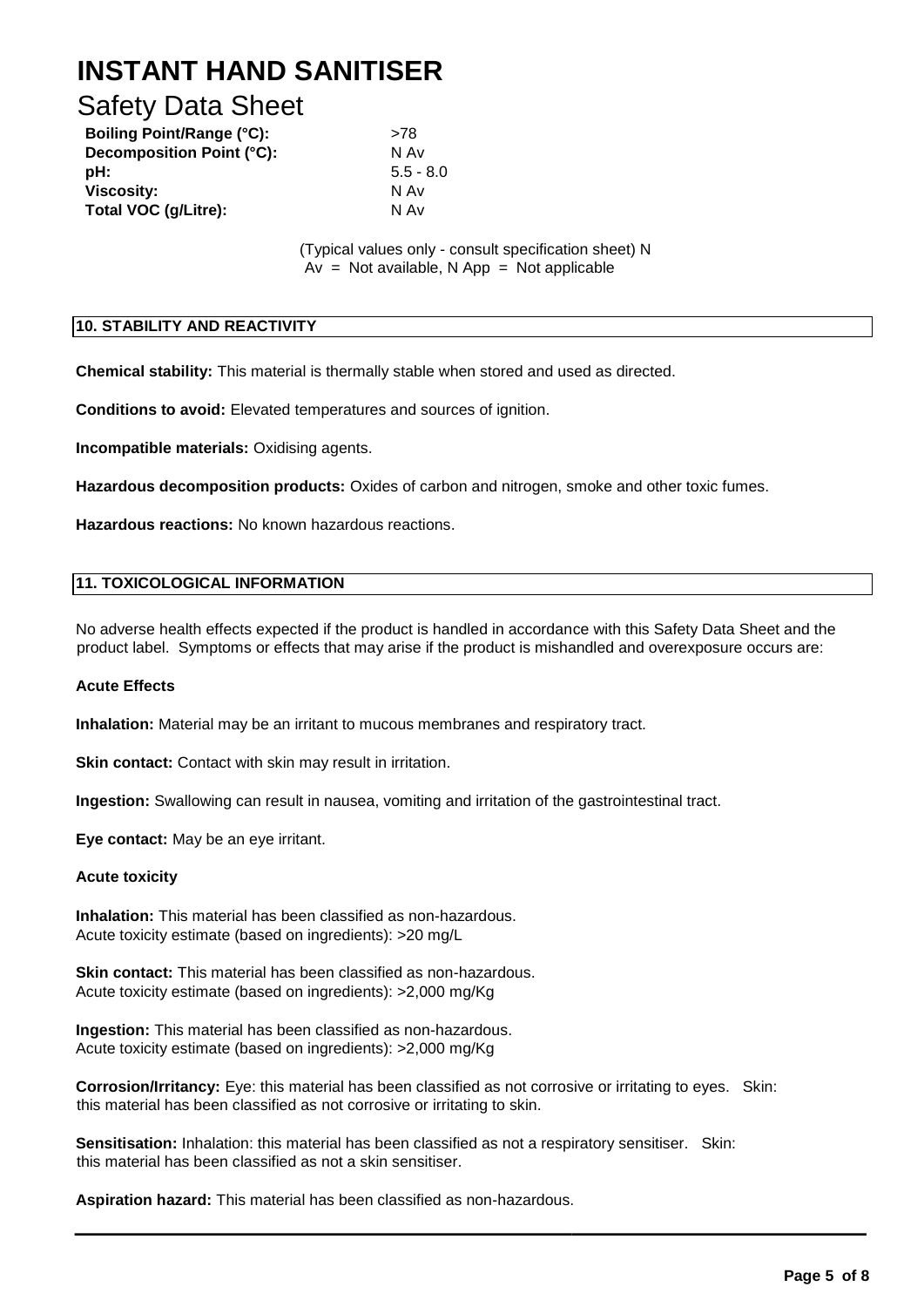**Specific target organ toxicity (single exposure):** This material has been classified as non-hazardous.

#### **Chronic Toxicity**

**Mutagenicity:** This material has been classified as non-hazardous.

**Carcinogenicity:** This material has been classified as non-hazardous.

**Reproductive toxicity (including via lactation):** This material has been classified as non-hazardous.

**Specific target organ toxicity (repeat exposure):** This material has been classified as non-hazardous.

#### **12. ECOLOGICAL INFORMATION**

Avoid contaminating waterways.

**Acute aquatic hazard:** This material has been classified as non-hazardous. Acute toxicity estimate (based on ingredients): >100 mg/L

**Long-term aquatic hazard:** This material has been classified as non-hazardous. Non-rapidly or rapidly degradable substance for which there are adequate chronic toxicity data available OR in the absence of chronic toxicity data, Acute toxicity estimate (based on ingredients): >100 mg/L, where the substance is not rapidly degradable and/or BCF  $<$  500 and/or log  $K_{ow}$   $<$  4.

**Ecotoxicity:** No information available.

**Persistence and degradability:** No information available.

**Bioaccumulative potential:** No information available.

**Mobility:** No information available.

#### **13. DISPOSAL CONSIDERATIONS**

Persons conducting disposal, recycling or reclamation activities should ensure that appropriate personal protection equipment is used, see "Section 8. Exposure Controls and Personal Protection" of this SDS.

If possible material and its container should be recycled. If material or container cannot be recycled, dispose in accordance with local, regional, national and international Regulations.

#### **14. TRANSPORT INFORMATION**

#### **ROAD AND RAIL TRANSPORT**

Classified as Dangerous Goods by the criteria of the "Australian Code for the Transport of Dangerous Goods by Road & Rail" and the "New Zealand NZS5433: Transport of Dangerous Goods on Land".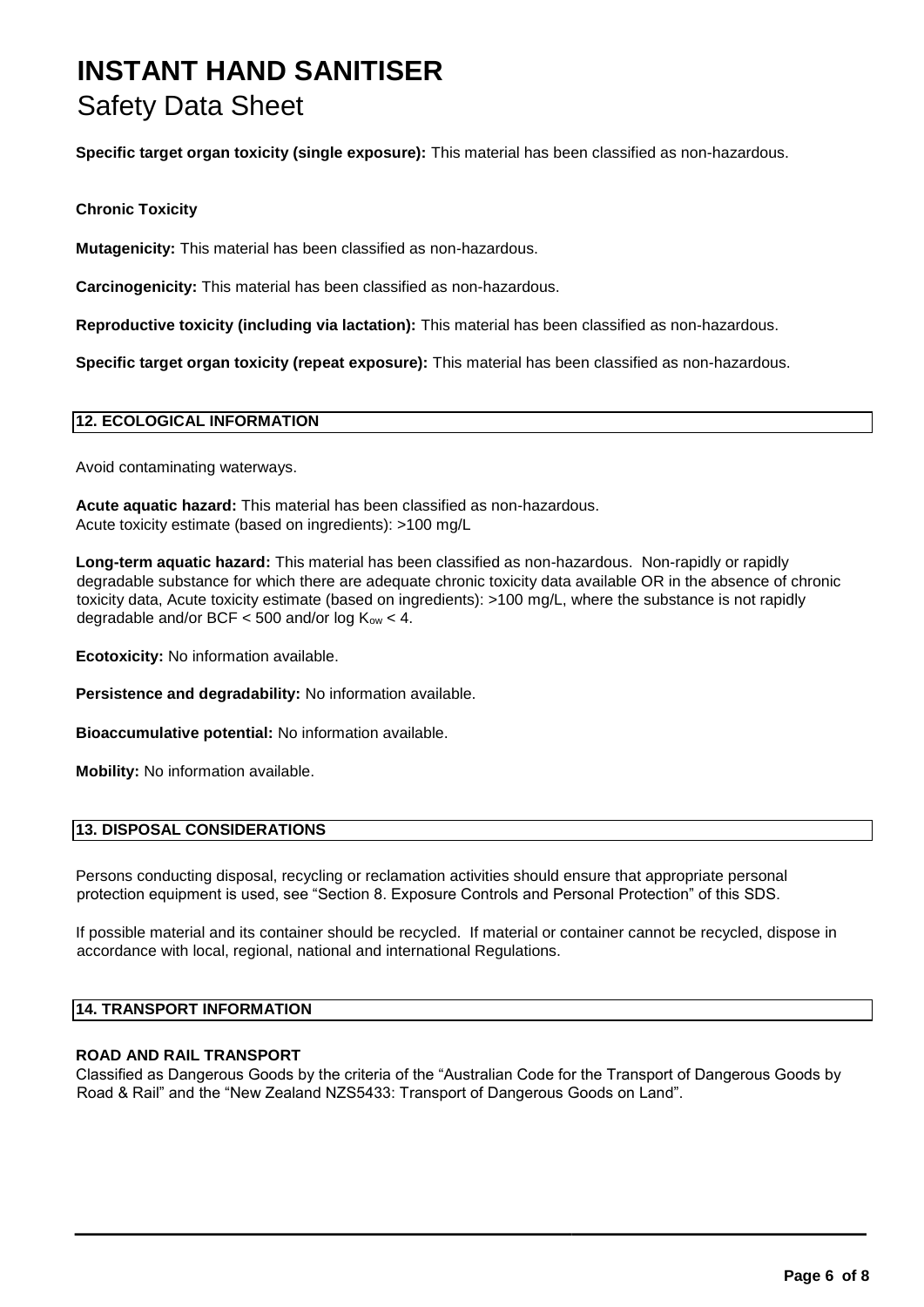

**No:** 1170 **Dangerous Goods Class:** 3 **Packing Group:** II **Hazchem Code:** •2Y **Emergency Response Guide No:** 14

**Proper Shipping Name:** ETHANOL SOLUTION

**Segregation Dangerous Goods:** Not to be loaded with explosives (Class 1), flammable gases (Class 2.1), if both are in bulk, toxic gases (Class 2.3), spontaneously combustible substances (Class 4.2), oxidising agents (Class 5.1), organic peroxides (Class 5.2), toxic substances (Class 6.1), infectious substances (Class 6.2) or radioactive substances (Class 7). Exemptions may apply.

#### **MARINE TRANSPORT**

Classified as Dangerous Goods by the criteria of the International Maritime Dangerous Goods Code (IMDG Code) for transport by sea.



| UN No:                        | 1170            |
|-------------------------------|-----------------|
| <b>Dangerous Goods</b>        | 3               |
| Class:                        |                 |
| <b>Packing Group:</b>         | Ш               |
| Proper Shipping Name: ETHANOL |                 |
|                               | <b>SOLUTION</b> |

#### **AIR TRANSPORT**

Classified as Dangerous Goods by the criteria of the International Air Transport Association (IATA) Dangerous Goods Regulations for transport by air.



**UN No:** 1170 **Dangerous Goods Class:** 3 **Packing Group:** II

**Proper Shipping Name:** ETHANOL SOLUTION